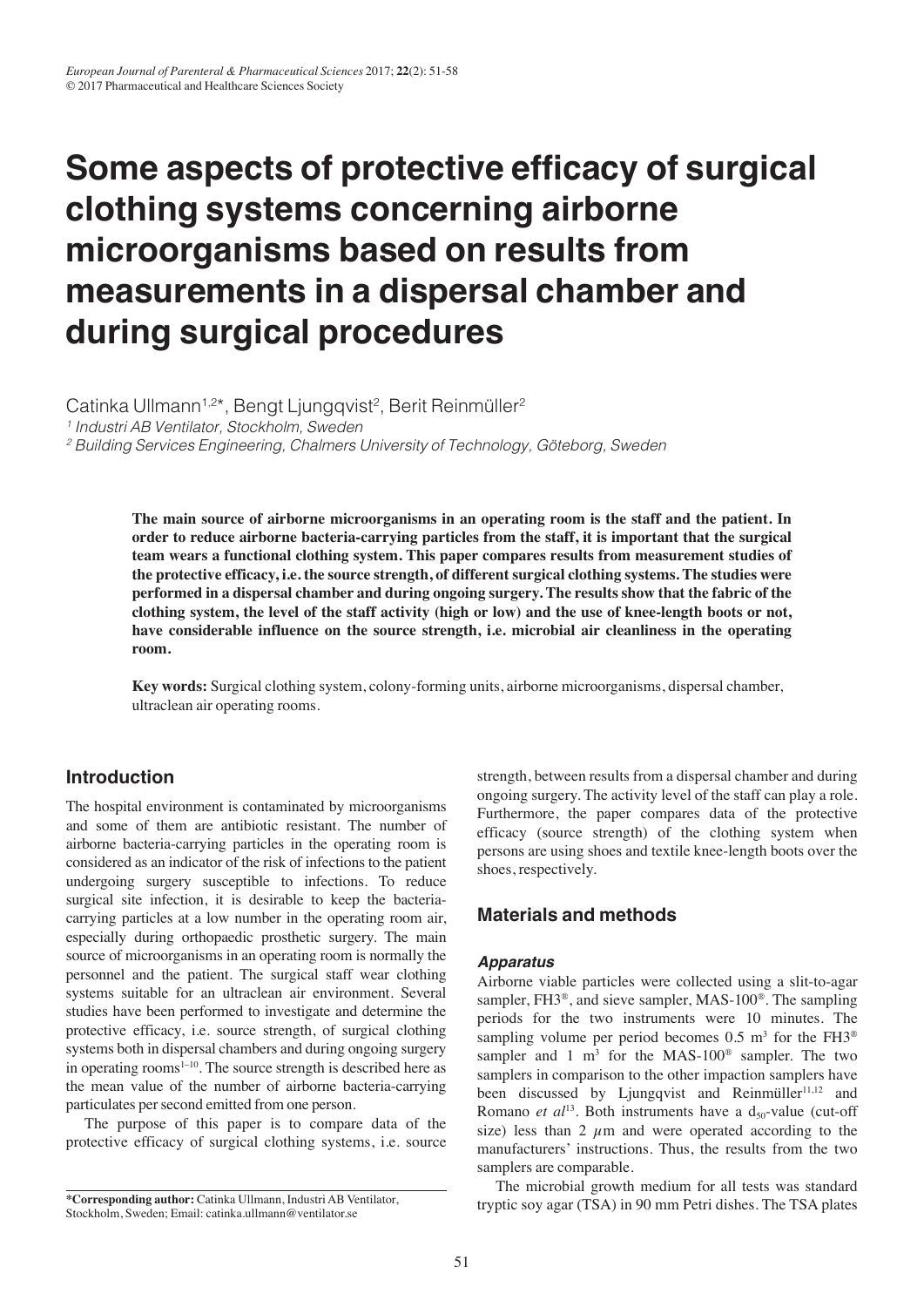

**Figure 1**. Principal arrangement of dispersal chamber (body-box).

were incubated for not less than 72 hours at 32°C followed by not less than 48 hours at room temperature. After incubation, the number of colony-forming units (CFUs) were counted and recorded as aerobic CFUs/m3 .

### *Dispersal chamber*

Tests in the dispersal chamber have been carried out to evaluate a surgical clothing system of mixed material and two olefin surgical clothing systems with textile hoods, one with shoes and the other system with textile kneelength boots over the shoes. Concentration of airborne bacteria-carrying particles as aerobic CFUs were measured in the exhaust air of the dispersal chamber,



**Figure 2**. Principal arrangement of the alternative placement of the sampling probes beside the operating table.

where the air is turbulently mixed, by using the FH3® slit sampler, see Ljungqvist and Reinmüller3,7 and Romano *et al*10. The principal arrangement of the dispersal chamber is shown in **Figure 1**.

During the measurements the male test subjects performed standardised cycles of movements that included arm movements, knee bends and walk in place at a set speed. These movements are, in principle, comparable with those described in IEST-RP-CC003.414. Prior to each cycle of movement, the test subject stood still to avoid the influence of particle generation from the previous test cycle. The evaluated clothing systems each had five test subjects performing the standardised cycles of movements four times<sup>3,7</sup>. The activity level in the dispersal chamber is considerably higher than that of orthopaedic surgery.

## *Operating rooms*

The measurements were performed in operating rooms at a hospital in the Stockholm area. The tests were performed

during ongoing orthopaedic surgery in operating rooms, where the air movements could be characterised as turbulent mixing, i.e. the dilution principle is applicable. The supply air was high efficiency particulate air (HEPA)-filtered with air volume flows of about  $0.6 - 0.9$  m<sup>3</sup>/s, which give about  $17 - 20$  air changes per hour.

The surgical clothing systems used during the surgical procedures were the same clothing systems used during the dispersal chamber tests. All present staff (5–8 persons) in the operating rooms wore clothes made from the same material during each surgical procedure.

The measurements were performed either with the FH3®

slit sampler or with the MAS-100® sieve sampler. The probe of the two air samplers was situated just beside the operating table with a distance of approximately 0.8–1.2 m to the wound site at two alternative locations depending on the position of the surgical team. The sampling probe was positioned just above the operating table 1.2 m above the floor. **Figure 2** shows the principle arrangements of the location of the sampling probe.

#### *Clothing systems*

The surgical clothing systems used were one common system of mixed material and two systems made of synthetic fibre, olefin. During surgical procedures, the surgeon and the surgical nurse wore an additional disposable sterile coat over the surgical clothing system.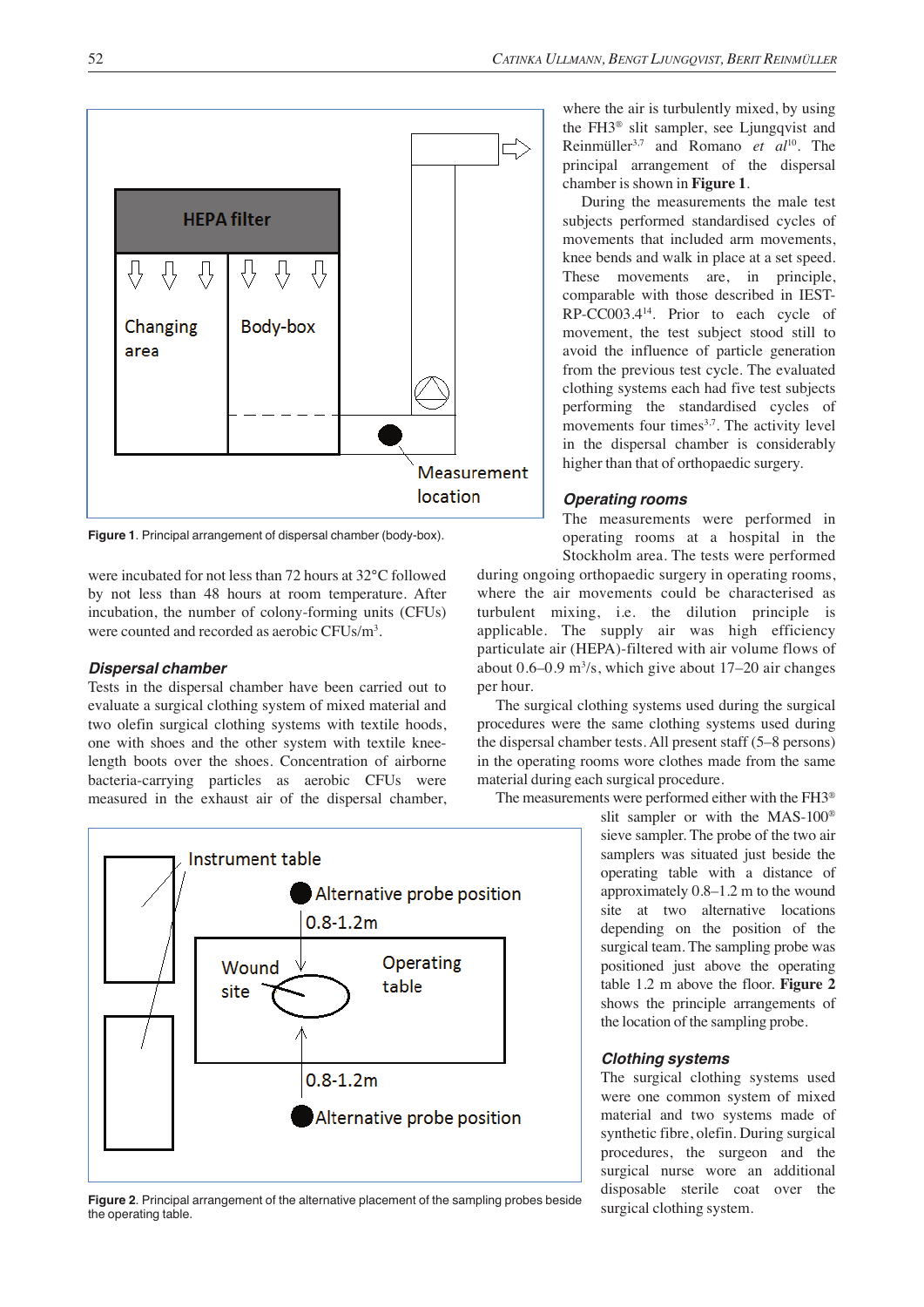#### *Mixed material clothing system*

The common clothing system is of mixed material consisting of 69% cotton, 30% polyester and 1% carbon fibre. The weight is  $150 \text{ g/m}^2$ . The clothing system was evaluated after being laundered up to approximate 50 times. In addition, the test subjects were wearing disposable head covering, sterile face mask, sterile gloves, clean but not sterile cotton socks and clean but not sterile open shoes.

#### *Olefin clothing system*

The fabric olefin consists of 98% olefin and 2% carbon fibre. The blouse with cuffs at arms and neck, and trousers with cuffs at the wrists were laundered about 20 times, but not antimicrobial treated. The weight is 125 g/m<sup>2</sup>. Textile hoods with cuffs at the face and buttons below the chin (laundered about 20 times), sterile disposable face-masks and disinfected gloves were also worn. None of the tested components were sterilised. The difference between the two olefin clothing systems is the footwear. One clothing system had clean socks of cotton and disinfected plastic shoes while the other system had textile knee-length boots over the shoes. The textile knee-length boots with zip at the back of the leg were laundered approximately 10

times. Photos of the different clothing systems are shown in **Figures 3–5**. **Figure 6** shows the surgical team dressed in the olefin surgical clothing system with knee-length boots.

#### *Source strength*

With the assumption of no leakage into the operating room and the HEPA filters having efficiency close to 100%, the simplest possible expression, which is applied on the dilution principle, describes the source strength, protective efficacy of surgical clothing system (outward particle flow).

$$
q_s = c \cdot Q/n \tag{1}
$$

where  $q_s$  = Source strength; total particulates

- (number/s), bacteria-carrying particles (CFU/s)
- **Concentration**; total particulates (number/m3 ), bacteria-carrying particles (CFU/m<sup>3</sup>)
- $Q =$  Total air flow  $(m^3/s)$ 
	- *Number of persons present (number)*



**Figure 3**. Surgical clothing system of mixed material, 69% cotton, 30% polyester and 1% carbon fibre.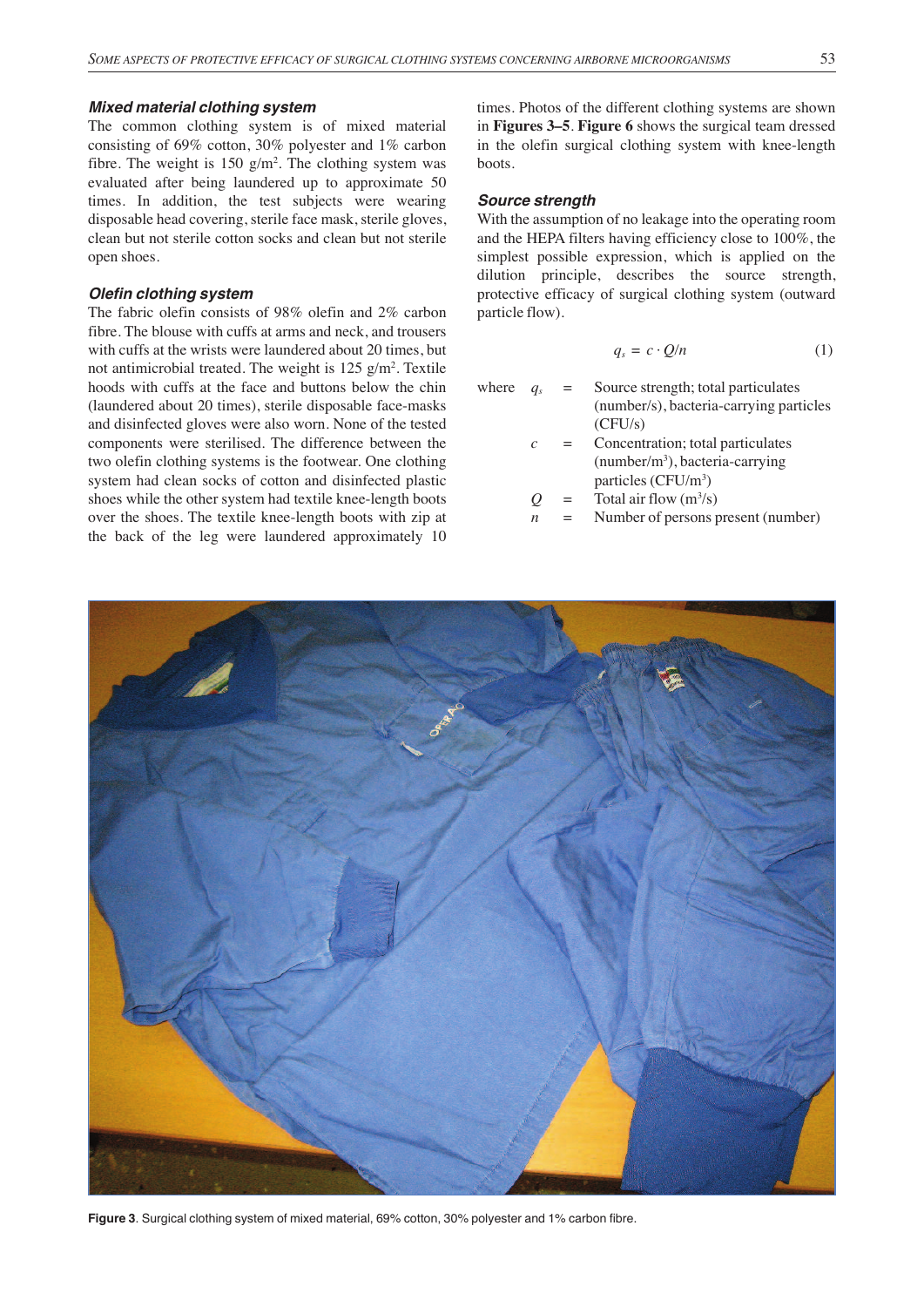



**Figure 4.** Olefin surgical clothing system, blouse and trousers.



**Figure 6**. The surgical team dressed in the Olefin surgical clothing system with knee-length boots.

**Figure 5.** Olefin surgical clothing system, textile hood and textile knee-length boots.

There is only one person during the tests in the dispersal chamber, why n  $= 1$  in Equation (1). The source strength is described as the number of total or viable airborne particulates per second emitted from one person. Data are given as mean values based on several persons dressed in specific clothing systems. The source strength, which is in this paper limited to the mean value of the number of aerobic CFUs per second from one person, is a valuable tool in describing the protective efficacy of clothing systems against bacteriacarrying particles (Ljungqvist and  $Reinmüller<sup>3</sup>$ ).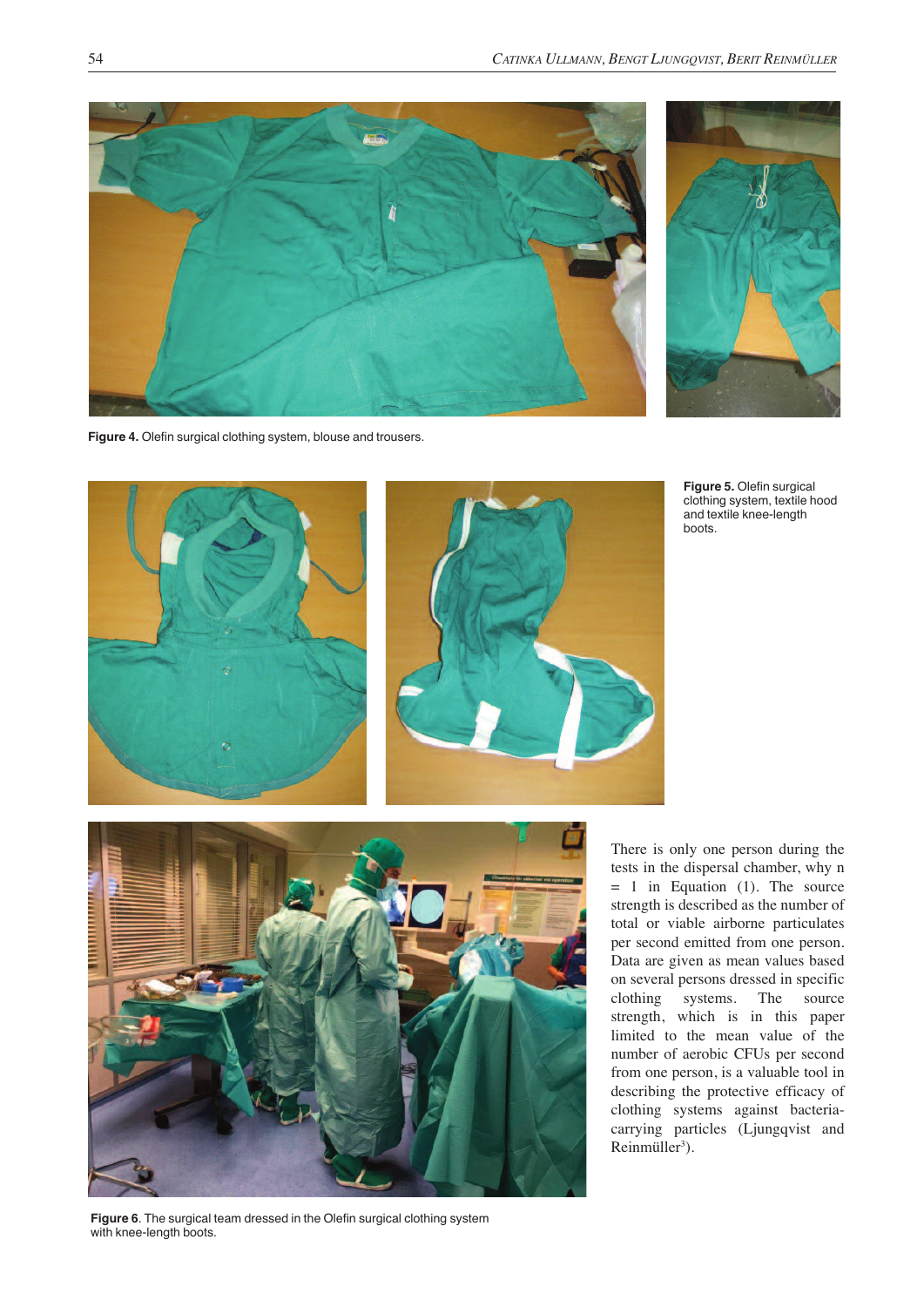**Table 1**. Source strength mean values of aerobic CFUs from dispersal chamber tests with five test subjects dressed in clothing system of mixed material (69% cotton, 30% polyester and 1% carbon fibre).

| <b>Test subject</b>                       | Source strength (CFUs/s) |                  |  |  |
|-------------------------------------------|--------------------------|------------------|--|--|
|                                           | Mean value*              | Minimum-maximum* |  |  |
|                                           | 2.5                      | $1.5 - 4.0$      |  |  |
| $\overline{c}$                            | 7.5                      | $6.0 - 8.5$      |  |  |
| 3                                         | 10.1                     | $7.0 - 12.5$     |  |  |
| $\overline{4}$                            | 8.6                      | $8.0 - 10.5$     |  |  |
| 5                                         | 10.3                     | $6.5 - 15.0$     |  |  |
| Grand mean value                          | 7.8                      | Not applicable   |  |  |
| * Numbers are given to one decimal place. |                          |                  |  |  |

**Table 2**. Source strength mean values of aerobic CFUs from dispersal chamber tests with five test subjects dressed in olefin clothing system with textile hood. Additionally, open plastic shoes (sandals) were worn with or without textile knee-length boots.

| <b>Test subject</b> | Source strength (CFUs/s)* |             |  |  |  |
|---------------------|---------------------------|-------------|--|--|--|
|                     | <b>Without boots</b>      | With boots  |  |  |  |
|                     | 1.4                       | 1.2         |  |  |  |
| $\overline{2}$      | 0.7                       | 0.2         |  |  |  |
| 3                   | 3.1                       | 0.8         |  |  |  |
| $\overline{4}$      | 2.4                       | 0.6         |  |  |  |
| 5                   | 3.8                       | 2.3         |  |  |  |
| Grand mean value    | 2.3                       | 1.0         |  |  |  |
| Minimum-maximum     | $0.7 - 3.8$               | $0.2 - 2.3$ |  |  |  |
|                     |                           |             |  |  |  |

\* Numbers are given to one decimal place. Source strength values are calculated from data given by Ljungqvist and Reinmüller15.

**Table 3**. Concentration of aerobic CFUs and estimated source strength for clothing system of mixed material during different orthopaedic operations with high staff activity during ongoing surgery in operating rooms with turbulent mixing air.

| <b>Operation number</b>                                  | <b>Operating room</b>           |                      | <b>CFU</b> concentration                    | Source strength*                          |          |  |
|----------------------------------------------------------|---------------------------------|----------------------|---------------------------------------------|-------------------------------------------|----------|--|
|                                                          | Air flow<br>(m <sup>3</sup> /s) | Number of<br>persons | <b>Mean value</b><br>(CFUs/m <sup>3</sup> ) | Minimum-maximum<br>(CFUs/m <sup>3</sup> ) | (CFUs/s) |  |
|                                                          | 0.63                            | 8                    | 43.0                                        | $31 - 67$                                 | 3.4      |  |
| 2                                                        | 0.63                            | 6                    | 20.0                                        | $14 - 24$                                 | 2.1      |  |
| 3                                                        | 0.71                            | 8                    | 51.5                                        | $23 - 90$                                 | 4.6      |  |
| 4                                                        | 0.93                            | 6                    | 40.0                                        | $13 - 52$                                 | 6.2      |  |
| 5                                                        | 0.93                            | 6                    | 30.5                                        | $11 - 39$                                 | 4.7      |  |
| Source strength grand mean value*: 4.2                   |                                 |                      |                                             |                                           |          |  |
| * Source strength values are given to one decimal place. |                                 |                      |                                             |                                           |          |  |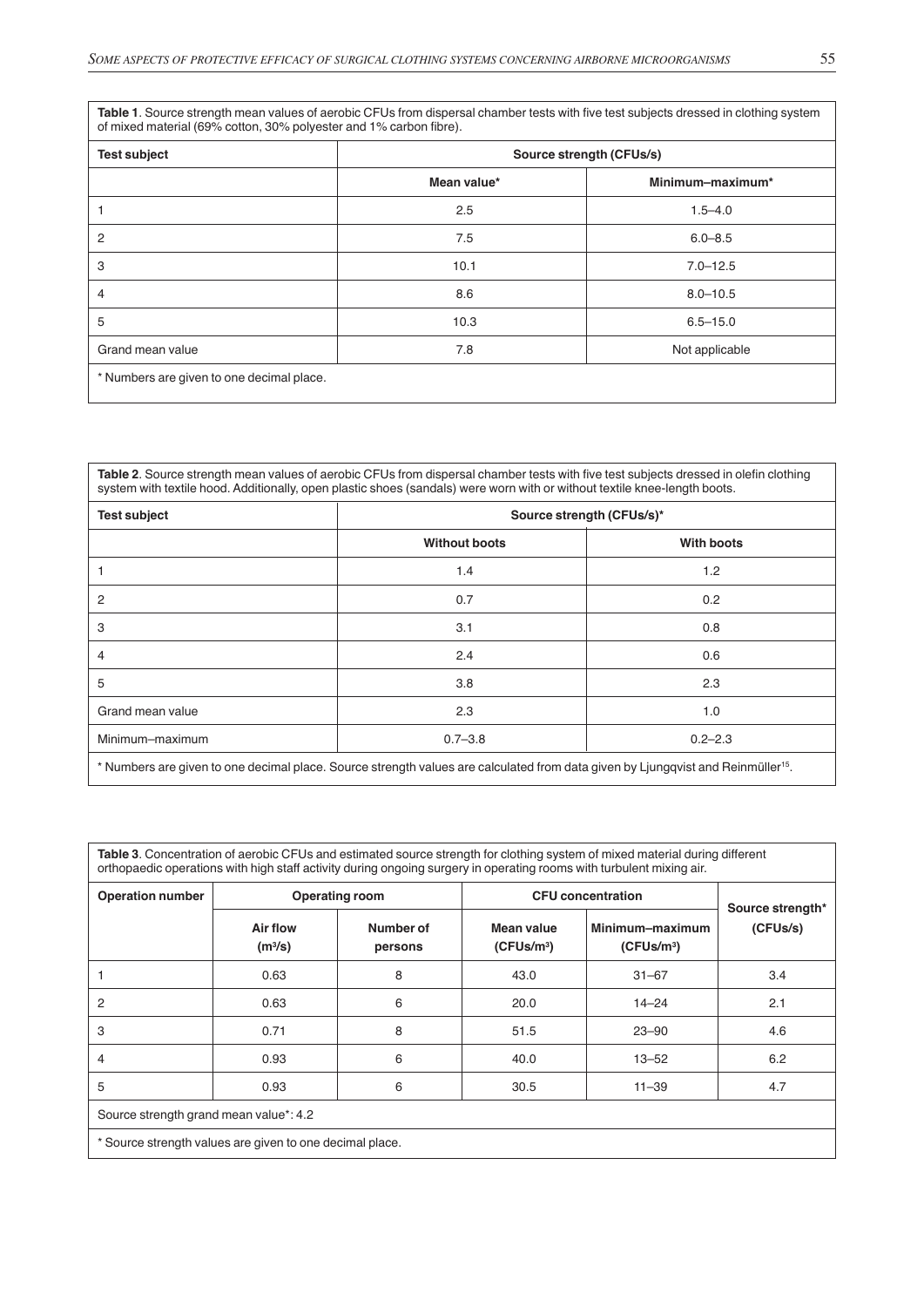**Table 4**. Concentration of aerobic CFUs and estimated source strength for clothing system of mixed material during different orthopaedic operations with low staff activity during ongoing surgery in operating rooms with turbulent mixing air.

| <b>Operation number</b><br><b>Operating room</b>         |                                        |                      | <b>CFU</b> concentration             |                                           |                              |
|----------------------------------------------------------|----------------------------------------|----------------------|--------------------------------------|-------------------------------------------|------------------------------|
|                                                          | <b>Air flow</b><br>(m <sup>3</sup> /s) | Number of<br>persons | Mean value<br>(CFUs/m <sup>3</sup> ) | Minimum-maximum<br>(CFUs/m <sup>3</sup> ) | Source strength*<br>(CFUs/s) |
|                                                          | 0.63                                   | 6                    | 15.0                                 | $8 - 25$                                  | 1.6                          |
| $\overline{c}$                                           | 0.66                                   | $\overline{7}$       | 31.0                                 | $20 - 47$                                 | 2.9                          |
| 3                                                        | 0.66                                   | 7                    | 22.5                                 | $16 - 33$                                 | 2.1                          |
| 4                                                        | 0.71                                   | 7                    | 38.5                                 | $18 - 54$                                 | 3.9                          |
| 5                                                        | 0.54                                   | 7                    | 8.0                                  | $6 - 10$                                  | 0.6                          |
| 6                                                        | 0.54                                   | 7                    | 10.0                                 | $5 - 16$                                  | 0.8                          |
| $\overline{7}$                                           | 0.54                                   | 5                    | 6.0                                  | $5 - 7$                                   | 0.6                          |
| Source strength grand mean value*: 4.2                   |                                        |                      |                                      |                                           |                              |
| * Source strength values are given to one decimal place. |                                        |                      |                                      |                                           |                              |

## **Results**

#### *Dispersal chamber*

Source strength mean values of aerobic CFUs from dispersal chamber tests with five test subjects are given in **Tables 1** and **2**. **Table 1** shows the results when the test subjects were dressed in a clothing system of mixed material (69% cotton, 30% polyester and 1% carbon fibre), while **Table 2** shows the values when the test subjects were dressed in the olefin clothing systems with textile hood, with and without textile knee-length boots. The air volume flow in the body-box part of the dispersal chamber was 0.23 m3 /s during all tests. **Table 2** shows that the reduction of the number of aerobic CFUs with boots compared to without boots is about 57%.

## *Ongoing surgery*

**Tables 3** and **4** show concentrations of aerobic CFUs and estimated source strengths for the clothing system of mixed material during different orthopaedic operations

with high staff activity (**Table 3**) and low staff activity (**Table 4**) during ongoing surgery in operating rooms with turbulent mixing air. High staff activity occured during ongoing hip joint surgery and low staff activity was during other orthopeadic surgery when the staff were almost standing still.

**Tables 3** and **4** show that the source strength mean value during low staff activity is 43% of that of high staff activity. Furthermore, **Table 3** shows that during high staff activity (hip joint surgery) the source strength mean value is calculated to 4.2 CFUs per second. This is in agreement with data given from hip joint surgery by Tammelin et al<sup>5</sup>.

Comparison between source strength data from **Tables 1**, **3** and **4**, shows that the source strength mean value during surgical procedures during high staff activity is 54% of the dispersal chamber mean value, while during low staff activity the source strength mean value is 23% of the dispersal chamber mean value.

**Table 5** shows the concentration of aerobic CFUs and estimated source strength during ongoing orthopaedic surgery in an operating room with turbulent mixing air

**Table 5.** Concentration of aerobic CFUs and estimated source strength during ongoing orthopaedic surgery in an operating room with turbulent mixing air and an airflow of 0.71 m<sup>3</sup>/s. The surgical team was dressed in olefin clothing systems with textile hood, and private shoes with and without textile knee-length boots. Measurements were performed during three operations and the sampling time of airborne CFUs was 10 minutes per sample.

| Air sample<br>number                                     | <b>Without boots</b> |                                         |                                        | <b>With boots</b>    |                                                |                                        |
|----------------------------------------------------------|----------------------|-----------------------------------------|----------------------------------------|----------------------|------------------------------------------------|----------------------------------------|
|                                                          | Number of<br>persons | Concentration<br>(CFUs/m <sup>3</sup> ) | <b>Source</b><br>strength*<br>(CFUs/s) | Number of<br>persons | <b>Concentration</b><br>(CFUs/m <sup>3</sup> ) | <b>Source</b><br>strength*<br>(CFUs/s) |
|                                                          | 6                    | $\overline{4}$                          | 0.5                                    | 5                    | $<$ 2                                          | < 0.3                                  |
| 2                                                        | 6                    | 10                                      | 1.2                                    | 5                    | $<$ 2                                          | < 0.3                                  |
| 3                                                        | 6                    | 10                                      | 1.2                                    | 5                    | $\overline{c}$                                 | 0.3                                    |
| 4                                                        | 6                    | 14                                      | 1.6                                    | 5                    | 6                                              | 0.9                                    |
| 5                                                        | 5                    | 12                                      | 1.7                                    |                      |                                                |                                        |
| Mean value                                               | 5.8                  | 10                                      | 1.2                                    | 5                    | $<$ 3                                          | 0.4                                    |
| * Source strength values are given to one decimal place. |                      |                                         |                                        |                      |                                                |                                        |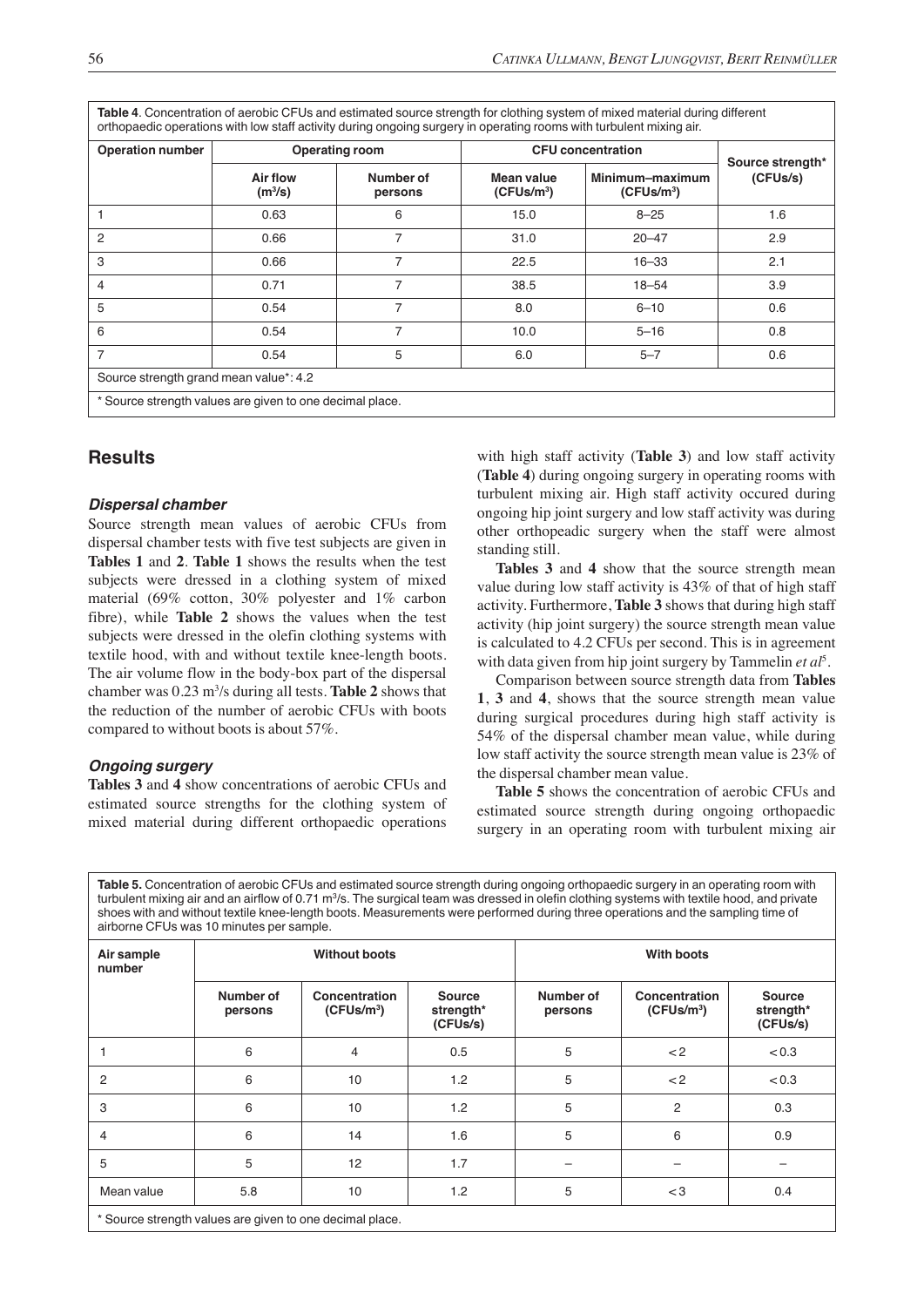**Table 6.** Summary of results achieved for the source strength for different surgical clothing systems in a dispersal chamber and during ongoing orthopeadic surgery.

| <b>Clothing system</b>                                         | Source strength (CFUs/s) |                                           |  |  |
|----------------------------------------------------------------|--------------------------|-------------------------------------------|--|--|
|                                                                | <b>Dispersal chamber</b> | <b>Ongoing surgery</b>                    |  |  |
| Mixed material (69% cotton, 30% polyester and 1% carbon fibre) | 7.8                      | 4.2 (high activity)<br>1.8 (low activity) |  |  |
| Olefin without knee-length boots                               | 2.3                      | 1.2 (high activity)                       |  |  |
| Olefin with knee-length boots                                  | 1.0                      | 0.4 (high activity)                       |  |  |
| * Source strength values are given to one decimal place.       |                          |                                           |  |  |

**Table 7.** Calculated total air volume flows needed in an operating room with turbulent mixing air and with the mean value concentration of 5 CFUs/m<sup>3</sup> during ongoing hip joint surgery, when the operating team of six persons has different surgical clothing systems. Dispersal chamber values are reduced by 50% to be equivalent to values from hip joint surgery.

| <b>Clothing systems</b>                                  | Data related to dispersal chamber tests |                     | Data related to hip joint surgery |                     |  |
|----------------------------------------------------------|-----------------------------------------|---------------------|-----------------------------------|---------------------|--|
|                                                          | Source strength*<br>(CFUs/s)            | Air flow* $(m^3/s)$ | Source strength*<br>(CFUs/s)      | Air flow* $(m^3/s)$ |  |
| Mixed material                                           | 3.9                                     | 4.7                 | 4.2                               | 5.0                 |  |
| Olefin without boots                                     | 1.2                                     | 1.4                 | 1.2                               | 1.4                 |  |
| Olefin with boots                                        | 0.5                                     | 0.6                 | 0.4                               | 0.5                 |  |
| * Source strength values are given to one decimal place. |                                         |                     |                                   |                     |  |

and an air flow of  $0.71 \text{ m}^3/\text{s}$ . The surgical team  $(5-6$ persons) were dressed in olefin clothing systems with textile hood, with and without textile knee-length boots. Measurements were performed during three operations and the sampling time of airborne CFUs was 10 minutes per sample.

**Table 5** shows that the reduction of the number of aerobic CFUs with boots compared to without boots is about 67%. Even if the number of measurements is limited, the results indicate that the reduction during ongoing surgery is in the same range as in dispersal chamber tests.

## **Discussion and conclusion**

In **Table 6**, a summary of achieved results is shown. The results show, as a first approximation when using source strength data from dispersal chamber tests, that during ongoing orthopaedic surgery the source strength mean value at high and low staff activity is about half and a quarter of the mean values obtained in the dispersal chamber tests, respectively.

This is in agreement with results from Ljungqvist *et al*7,8, where a comparison between different clothing systems are tested during ongoing hip joint surgery as well as in the dispersal chamber.

When the air movements are turbulent mixing, the dilution principle is applicable, i.e. Equation (1) is valid. The concentration of bacteria-carrying particles calculated from Equation (1) is the theoretical mean value during ongoing surgery from incision to wound closure.

The total air flow necessary can be calculated if the theoretical mean value of bacteria-carrying particles is determined and the number of people in the room and

their source strength is known. In this case, the Equation (1) becomes:

$$
Q = n \cdot q_s/c \tag{2}
$$

In the following example, some estimations are given with Equation (2).

#### *Example*

The calculated total air flow necessary in an operating room with turbulent mixing air and the mean value of the bacteria-carrying particle concentration should be  $5 CFUs/m<sup>3</sup>$ , when the operating team has different kinds of surgical clothing systems during hip joint surgery. The operating team consists of six persons, all with the same surgical clothing system. Source strength data from dispersal chamber tests and from ongoing surgery should be used, see the summary in **Table 6**.

The source strength mean value of a specific clothing system from operating room measurements during hip joint surgery (high staff activity) is about half the mean values obtained in the dispersal chamber tests. With source strength values from **Table 6** and data given in the example above, the total air flow can be calculated with the aid of Equation (2). The results are given in **Table 7**.

**Table 7** shows that the reduction of necessary air flow volume with boots compared to without boots is about 60%, which is comparable with the reduction values of aerobic CFUs.

Reinmüller<sup>16</sup> describes tests in an aseptic filling room for pharmaceutical production, where the operators were dressed in cleanroom coveralls with hoods. The effect of knee-length boots compared to normal cleanroom shoes was evaluated. When knee-length boots were used, a